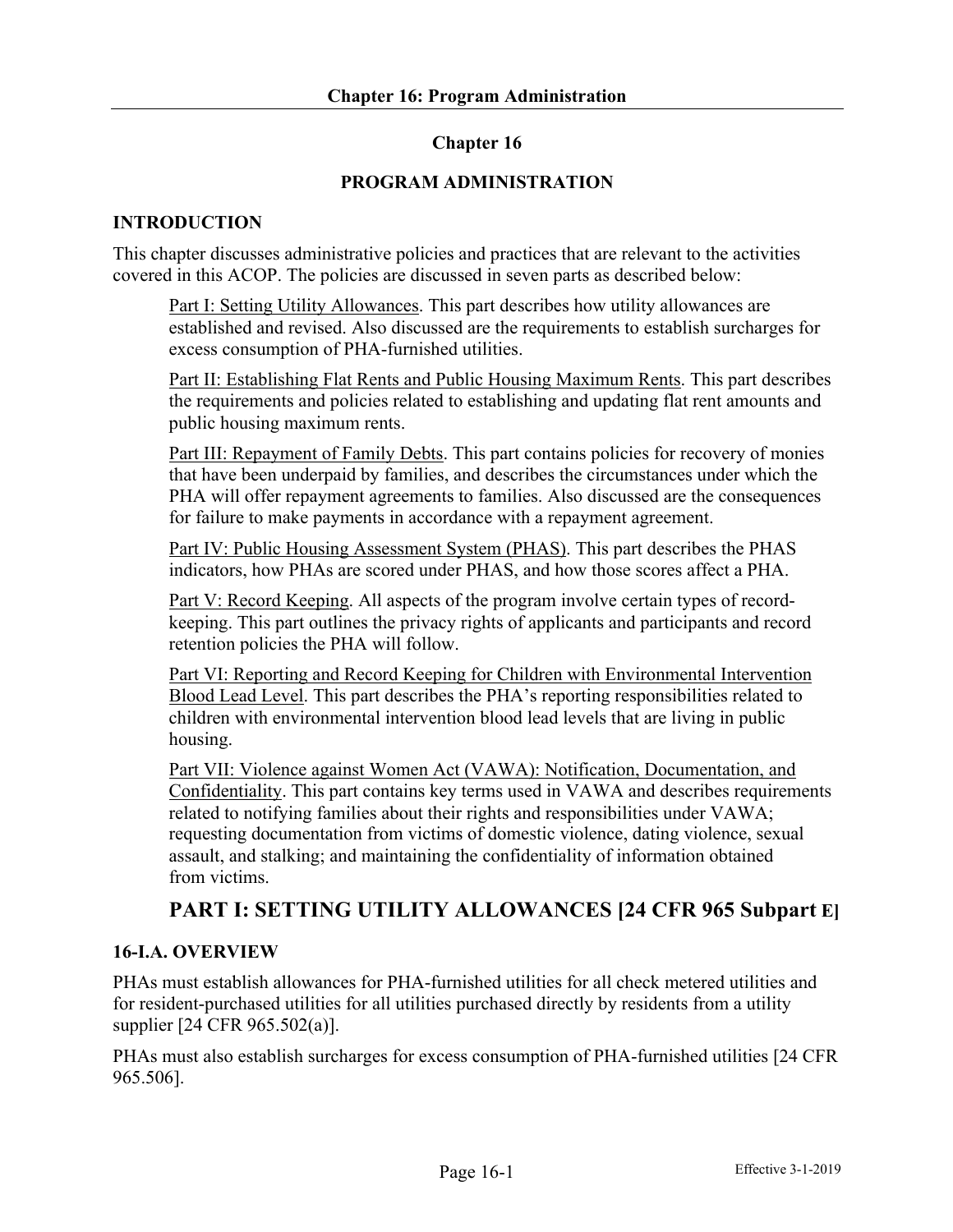The PHA must maintain a record that documents the basis on which utility allowances and scheduled surcharges are established and revised, and the record must be made available for inspection by residents [24 CFR 965.502(b)].

# **16-I.B UTILITY ALLOWANCES**

The PHA must establish separate allowances for each utility and for each category of dwelling units the PHA determines to be reasonably comparable as to factors affecting utility usage [24 CFR 965.503].

The objective of a PHA in establishing utility allowances for each dwelling unit category and unit size is to approximate a reasonable consumption of utilities by an energy-conservative household of modest circumstances consistent with the requirements of a safe, sanitary, and healthful living environment [24 CFR 965.505].

Utilities include gas, electricity, and fuel for heating, water, sewerage, and solid waste disposal for a dwelling unit. In addition, if the PHA does not furnish a range and refrigerator, the family must be granted a utility allowance for the range and refrigerator they provide [24 CFR 965.505].

Costs for telephone, cable/satellite TV, and internet services are not considered utilities [PH Occ GB, p. 138].

Utility allowance amounts will vary by the rates in effect, size and type of unit, climatic location and sitting of the unit, type of construction, energy efficiency of the dwelling unit, and other factors related to the physical condition of the unit. Utility allowance amounts will also vary by residential demographic characteristics affecting home energy usage [PH Occ GB, p. 138].

Chapter 14 of the *PH Occupancy Guidebook* provides detailed guidance to the PHA about establishing utility allowances.

# **Air-Conditioning**

"If a PHA installs air conditioning, it shall provide, to the maximum extent economically feasible, systems that give residents the option of choosing to use air conditioning in their units. The design of systems that offer each resident the option to choose air conditioning shall include retail meters or check meters, and residents shall pay for the energy used in its operation. For systems that offer residents the option to choose air conditioning but cannot be check metered, residents are to be surcharged in accordance with 965.506. If an air conditioning system does not provide for resident option, residents are not to be charged, and these systems should be avoided whenever possible." [24 CFR 965.505(e)]

### **PHA Policy**

The PHA has installed air-conditioning.

# **Utility Allowance Revisions [24 CFR 965.507]**

The PHA must review at least annually the basis on which utility allowances have been established and must revise the allowances if necessary in order to adhere to the standards for establishing utility allowances that are contained in 24 CFR 965.505.

The PHA may revise its allowances for resident-purchased utilities between annual reviews if there is a rate change, and is required to do so if such change, by itself or together with prior rate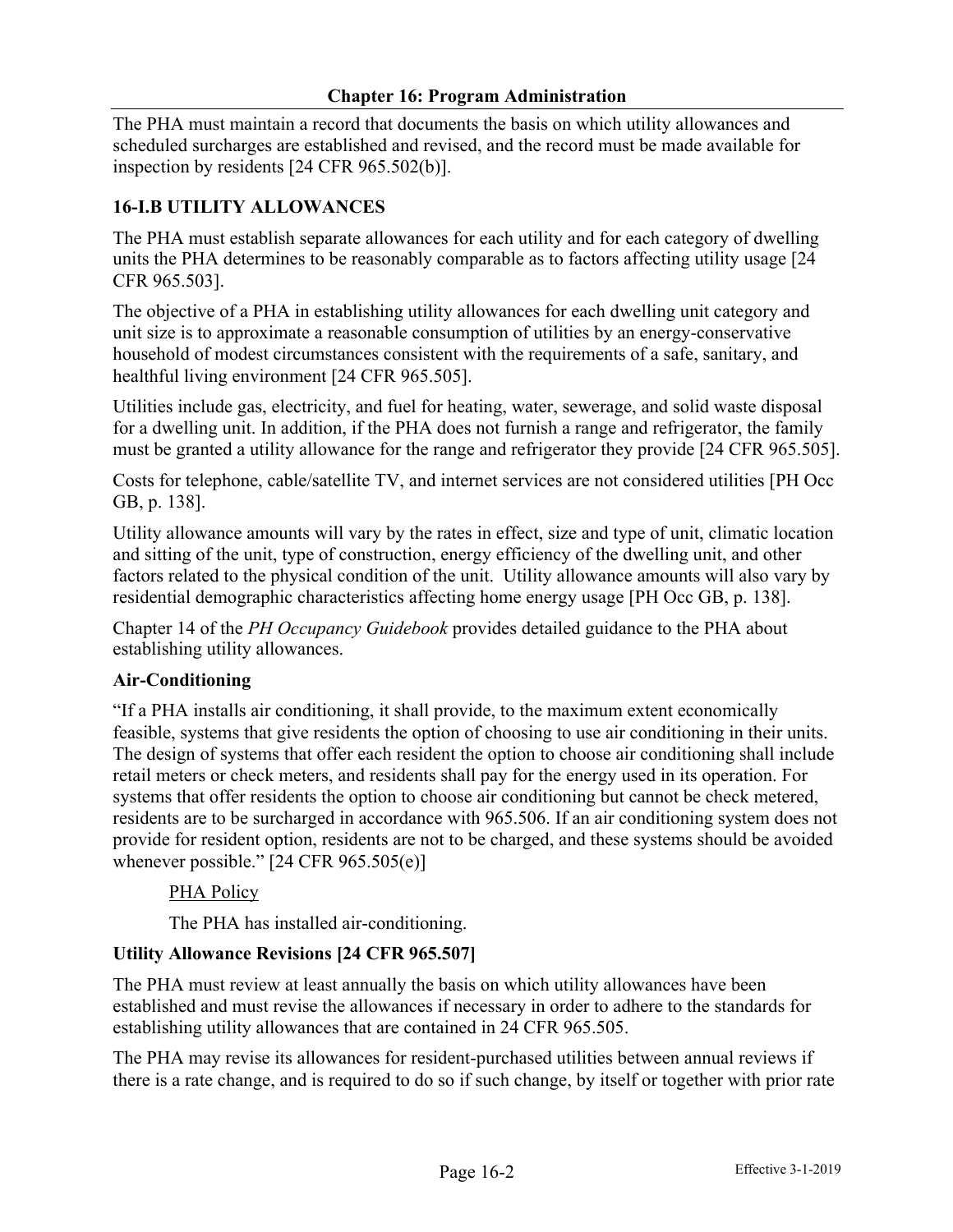changes not adjusted for, results in a change of 10 percent or more from the rate on which the allowance was based.

Adjustments to resident payments as a result of such changes must be retroactive to the first day of the month following the month in which the last rate change taken into account became effective.

# PHA Policy

Between annual reviews of utility allowances, the PHA will only revise its utility allowances due to a rate change, when required to by the regulation.

# **16-I.C. SURCHARGES FOR PHA-FURNISHED UTILITIES [24 CFR 965.506]**

For dwelling units subject to allowances for PHA-furnished utilities where check meters have been installed, the PHA must establish surcharges for utility consumption in excess of the allowances. Surcharges may be computed on a straight per unit of purchase basis or for stated blocks of excess consumption, and must be based on the PHA's average utility rate. The basis for calculating the surcharges must be described in the PHA's schedule of allowances. Changes in the amount of surcharges based directly on changes in the PHA's average utility rate are not subject to the advance notice requirements discussed under 16-I.D.

For dwelling units served by PHA-furnished utilities where check meters have not been installed, the PHA must establish schedules of surcharges indicating additional dollar amounts residents will be required to pay by reason of estimated utility consumption attributable to resident-owned major appliances or to optional functions of PHA-furnished equipment. The surcharge schedule must state the resident-owned equipment (or functions of PHA-furnished equipment) for which surcharges will be made and the amounts of such charges. Surcharges must be based on the cost to the PHA of the utility consumption estimated to be attributable to reasonable usage of such equipment.

# PHA Policy

The PHA does have PHA-furnished utilities.

# **16-I.D. NOTICE REQUIREMENTS [965.502]**

The PHA must give notice to all residents of proposed allowances and scheduled surcharges, and revisions thereof. The notice must be given in the manner provided in the lease and must:

- Be provided at least 60 days before the proposed effective date of the allowances, scheduled surcharges, or revisions.
- Describe the basis for determination of the allowances, scheduled surcharges, or revisions, including a statement of the specific items of equipment and function whose utility consumption requirements were included in determining the amounts of the allowances and schedule of surcharges.
- Notify residents of the place where the PHA's documentation on which allowances and surcharges are based is available for inspection.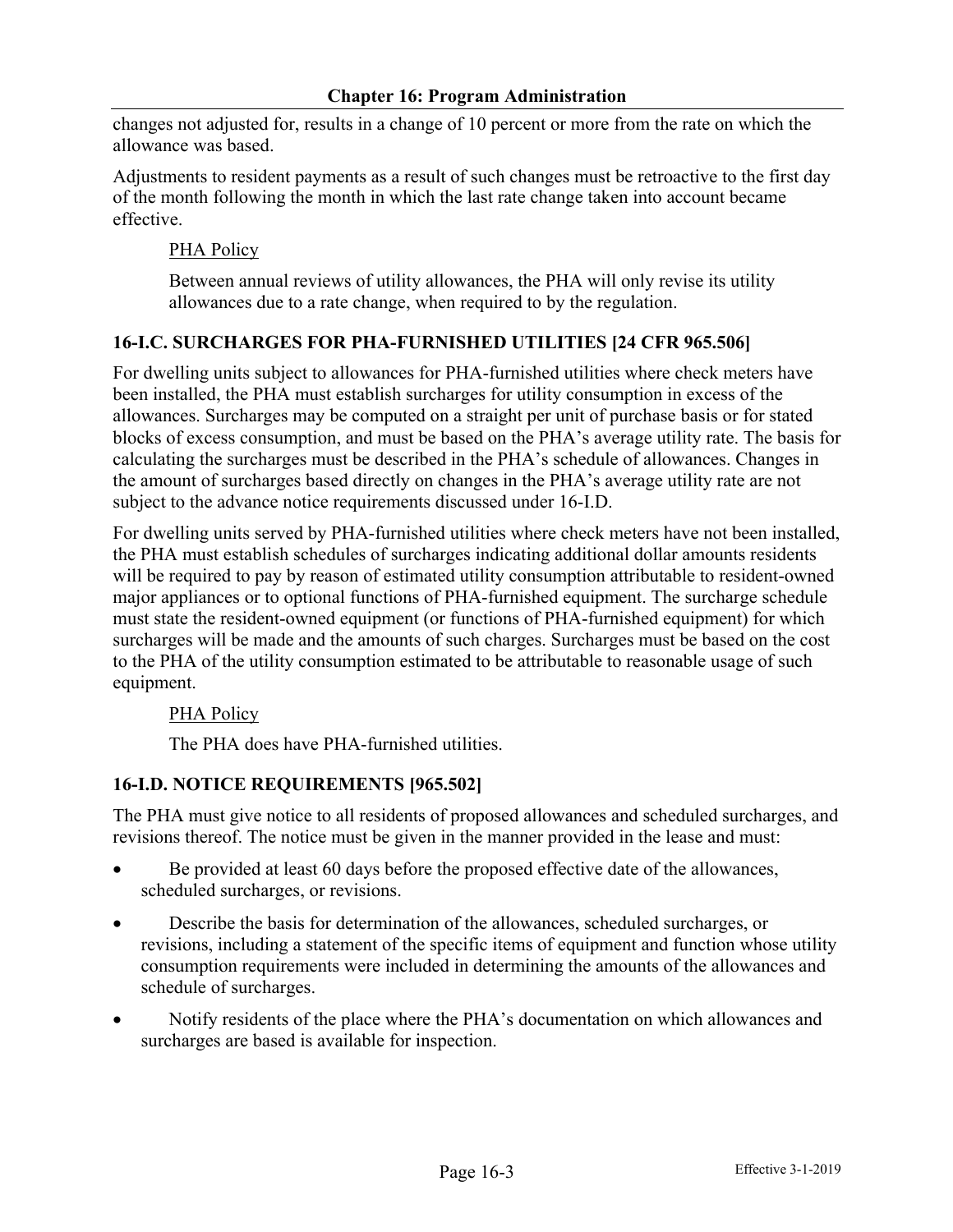• Provide all residents an opportunity to submit written comments during a period expiring not less than 30 days before the proposed effective date of the allowances, scheduled surcharges, or revisions.

## **16-I.E. REASONABLE ACCOMMODATION [24 CFR 965.508]**

On request from a family that includes a disabled or elderly person, the PHA must approve a utility allowance that is higher than the applicable amount for the dwelling unit if a higher utility allowance is needed as a reasonable accommodation to make the program accessible to and usable by the family [PH Occ GB, p. 172].

Likewise, residents with disabilities may not be charged for the use of certain resident-supplied appliances if there is a verified need for special equipment because of the disability [PH Occ GB, p. 172].

See Chapter 2 for policies regarding the request and approval of reasonable accommodations.

# **PART II: ESTABLISHING FLAT RENTS AND PUBLIC HOUSING MAXIMUM RENTS**

#### **16-II.A. OVERVIEW**

Flat rents are designed to encourage self-sufficiency and to avoid creating disincentives for continued residency by families who are attempting to become economically self-sufficient.

Public housing maximum rents are needed to prorate assistance for a mixed family. A mixed family is one whose members include those with citizenship or eligible immigration status, and those without citizenship or eligible immigrations status [24 CFR 5.504].

This part discusses how the PHA establishes and updates flat rents and public housing maximum rents. Policies related to the use of flat rents, family choice of rent, flat rent hardships, and public housing maximum rents are discussed in Chapter 6.

### **16-II.B. FLAT RENTS [24 CFR 960.253(b) and Notice PIH 2014-12]**

#### **Establishing Flat Rents**

Flat rents for public housing units are based on the market rent charged for comparable units in the private unassisted rental market. The flat rent should be equal to the estimated rent for which the PHA could promptly lease the public housing unit after preparation for occupancy.

The PHA must use HUD's rent reasonableness methodology to determine flat rents. In determining flat rents, PHAs must consider the following:

- **Location**
- Quality
- Unit size
- Unit type
- Age of property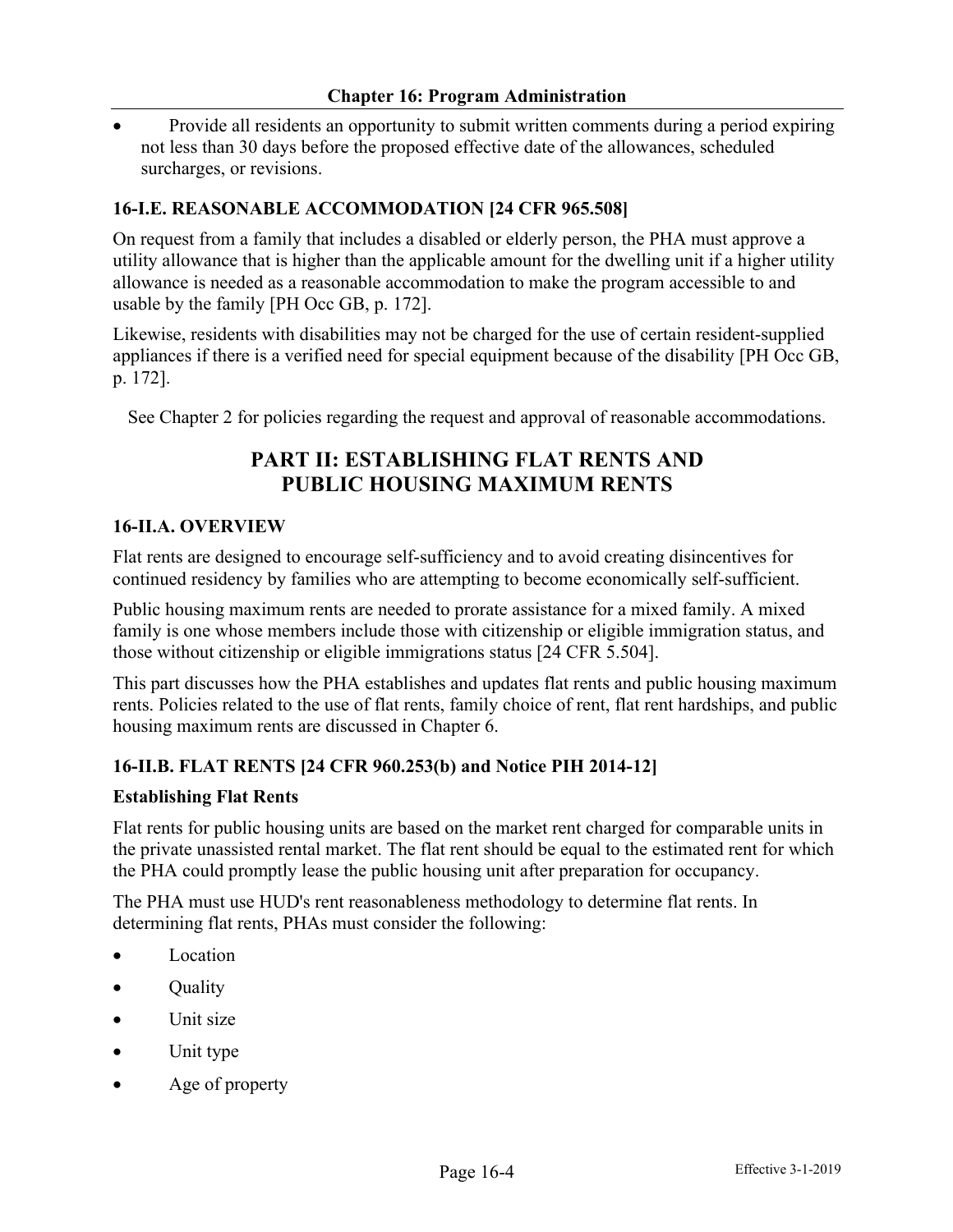- Amenities at the property and in immediate neighborhood
- Housing services provided
- Maintenance provided by the PHA
- Utilities provided by the PHA

Notice PIH 2014-12 specifies that after the PHA has determined flat rent amounts using HUD's rent reasonableness methodology, the PHA must then compare this amount to 80 percent of the FMR and must set the flat rent at no less than 80 percent of the FMR, subject to utility adjustments.

PHAs are now required to apply a utility allowance to flat rents. Flat rents set at 80 percent of the FMR must be reduced by the amount of the unit's utility allowance, if any.

#### **Review of Flat Rents**

The PHA must ensure that flat rents continue to mirror market rent values [24 CFR 960.253(b) and Notice PIH 2014-12]. No later than 90 days after HUD publishes new annual FMRs, PHAs must revise flat rents as necessary based on the rent reasonableness analysis and changes to the FMR. The PHA must offer changes to the flat rent to all new admissions and to existing families at the next annual rent option.

If the FMR falls from year to year, the PHA may, but is not required to, lower the flat rent to 80 percent of the current FMR.

#### PHA Policy

If the FMR is lower than the previous year, the PHA will reduce flat rents to 80 percent of the current FMR

PHAs that determine that reasonable rents would be less than 60 percent of the applicable FMR may choose to complete a rent reasonableness study once every three years, rather than annually. [Notice PIH 2014-12].

### PHA Policy

If the PHA determines that reasonable rents would be less than 60 percent of the applicable FMR, the PHA will conduct a rent reasonableness study once every three years.

#### **Posting of Flat Rents**

#### PHA Policy

The PHA will publicly post the schedule of flat rents in a conspicuous manner in the applicable PHA or project office.

### **Documentation of Flat Rents [24 CFR 960.253(b)(5)]**

The PHA must maintain records that document the method used to determine flat rents, and that show how flat rents were determined by the PHA in accordance with this method.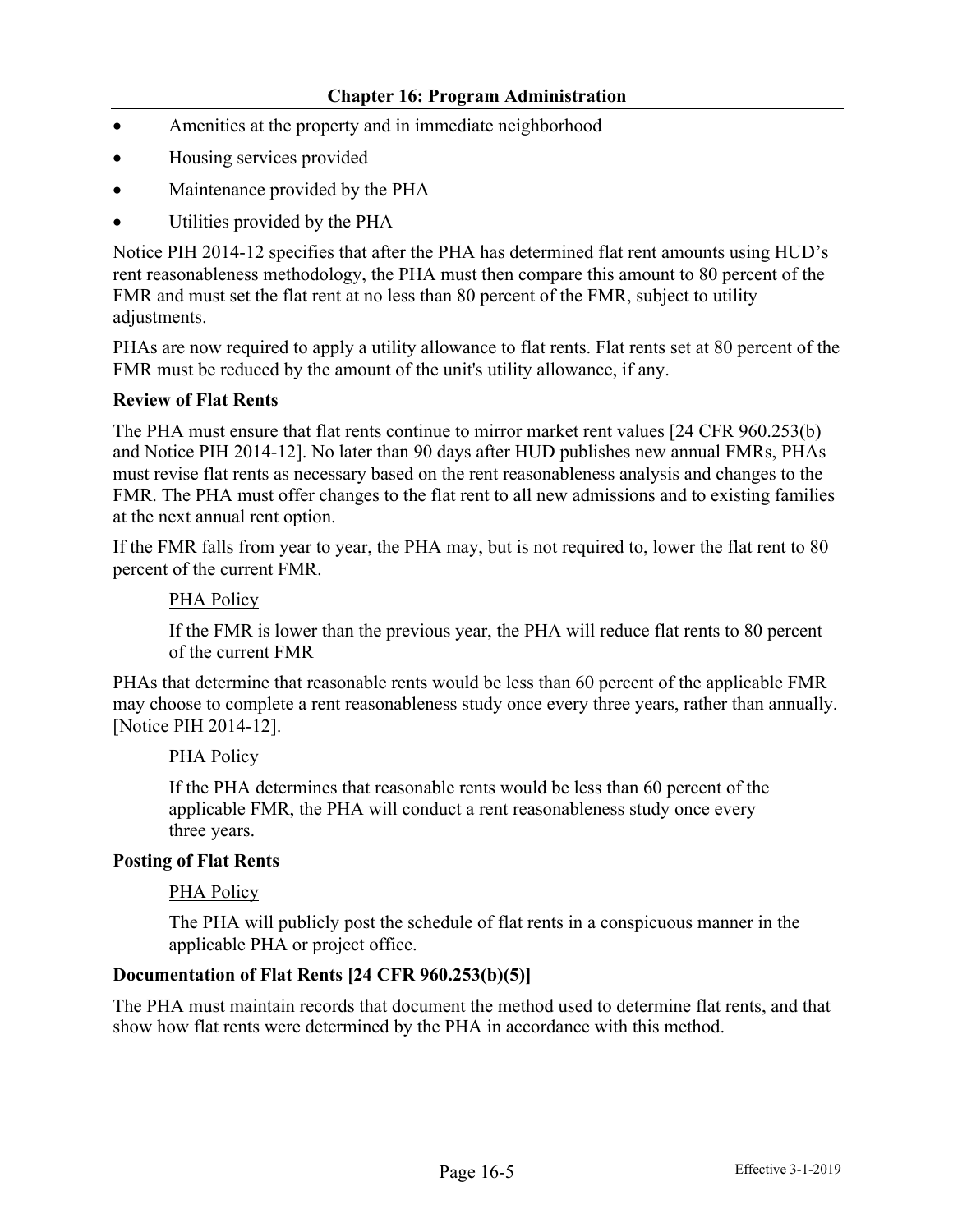# **16-II.C. PUBLIC HOUSING MAXIMUM RENTS**

### **Establishing Public Housing Maximum Rents**

PHAs are prohibited from making financial assistance available to persons who are not citizens or nationals of the United States, and to those who do not have eligible immigration status [24 CFR 5.500]. Therefore, in order to assist mixed families, PHAs must prorate assistance. Public housing maximum rents are needed in order to calculate the tenant rent for a mixed family.

The public housing maximum rent is based on value of the 95th percentile of the total tenant payment (TTP) for each tenant within the PHA. PHAs may calculate a maximum rent on either a PHA- or project wide basis. A separate maximum rent can be provided for each separate project or projects may be combined into logical groups, if appropriate. HUD recommends that a single project basis be avoided for a project unless at least 50 dwelling units are involved.

PHAs may use the "direct comparison" or the "unit distribution" method for establishing the public housing maximum rents for each unit size. Appendix H, of Guidebook 7465.G, Restrictions on Assistance to Noncitizens provides detailed guidance on how to establish public housing maximum rents using the methodologies identified above.

## **Review of Public Housing Maximum Rents**

PHA Policy

The PHA will recalculate the public housing maximum rents on an annual basis.

#### **Posting of Public Housing Maximum Rents**

### PHA Policy

The PHA will publicly post the schedule of public housing maximum rents in a conspicuous manner in the applicable PHA or project office.

### **Documentation of Public Housing Maximum Rents**

### PHA Policy

The PHA will maintain records that document how the PHA determined the 95th percentile of TTP, whether the maximum rent was determined PHA-wide, project-wide, or with groupings of projects, and the methodology used to determine maximum rents for each unit size.

# **PART III: FAMILY DEBTS TO THE PHA**

### **16-III.A. OVERVIEW**

This part describes the PHA's policies for recovery of monies owed to the PHA by families.

### PHA Policy

When an action or inaction of a resident family results in the underpayment of rent or other amounts, the PHA holds the family liable to return any underpayments to the PHA.

The PHA will enter into repayment agreements in accordance with the policies contained in this part as a means to recover overpayments.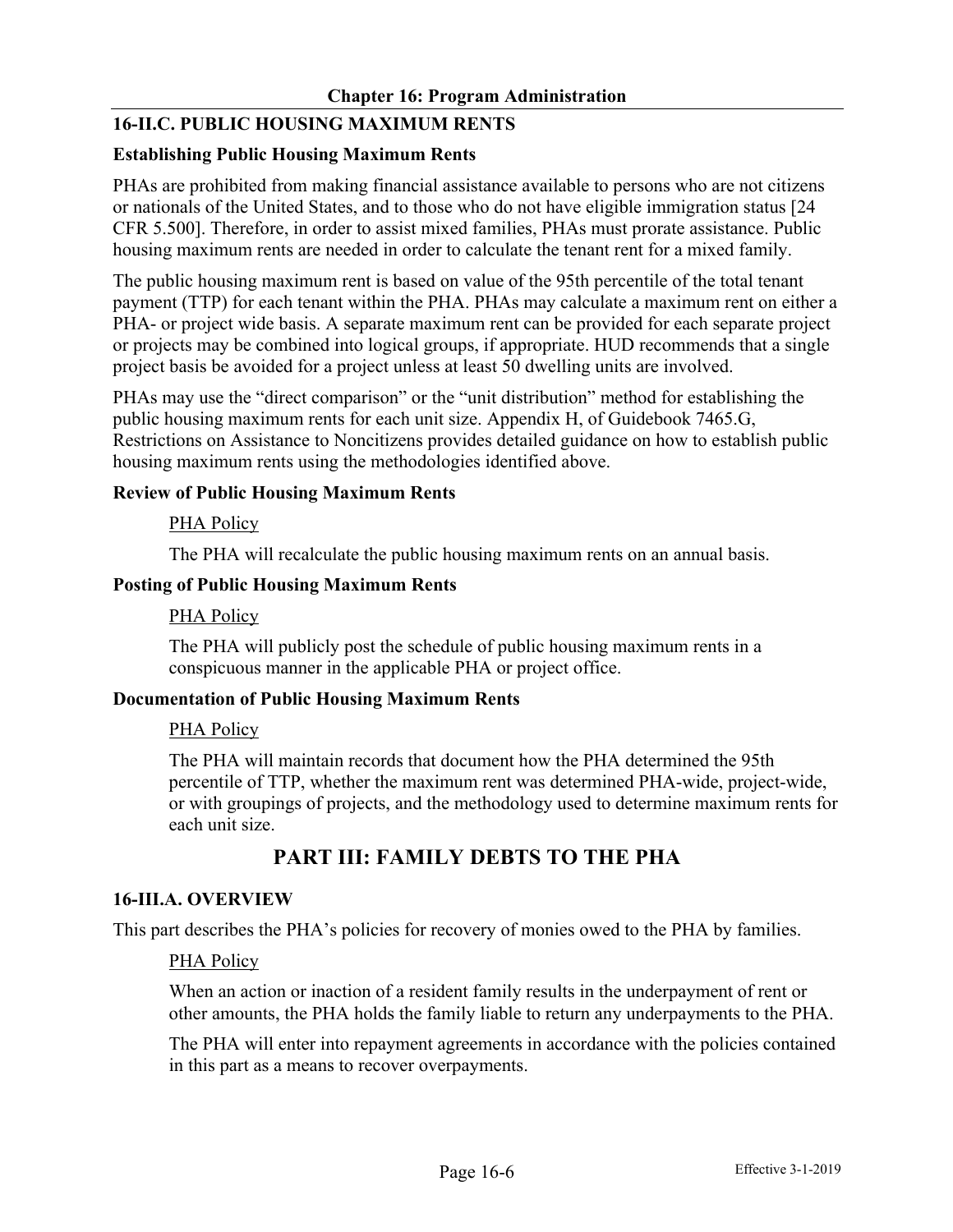When a family refuses to repay monies owed to the PHA, the PHA will utilize other available collection alternatives including, but not limited to, the following:

Collection agencies

Small claims court

Civil law suit

State income tax set-off program

## **16-III.B. REPAYMENT POLICY**

#### **Family Debts to the PHA**

### PHA Policy

Any amount owed to the PHA by a public housing family must be repaid. If the family is unable to repay the debt within 30 days, the PHA may offer to enter into a repayment agreement in accordance with the policies below.

If the family refuses to repay the debt, does not enter into a repayment agreement, or breaches a repayment agreement, the PHA will terminate the family's tenancy in accordance with the policies in Chapter 13. The PHA will also pursue other modes of collection.

#### **General Repayment Agreement Guidelines**

#### *Down Payment Requirement*

### PHA Policy

Before executing a repayment agreement with a family, the PHA will generally require a down payment of 20 percent of the total amount owed. If the family can provide evidence satisfactory to the PHA that a down payment of 20 percent would impose an undue hardship, the PHA may, in its sole discretion, require a lesser percentage or waive the requirement.

### *Payment Thresholds*

Notice PIH 2010-19 recommends that the total amount that a family must pay each month—the family's monthly share of rent plus the monthly debt repayment amount—should not exceed 40 percent of the family's monthly adjusted income, which is considered "affordable." Moreover, Notice PIH 2010-19 acknowledges that PHAs have the discretion to establish "thresholds and policies" for repayment agreements with families  $[24 \text{ CFR } 982.552(c)(1)(\text{vii})]$ .

### PHA Policy

The repayment agreement will span the amount of months of un/non-reported income up to and not exceeding 12 months. The household must have a good rental payment history and have a good residency standing.

If a family can provide evidence satisfactory to the PHA that the threshold applicable to the family's debt would impose an undue hardship, the PHA may, in its sole discretion, determine that a lower monthly payment amount is reasonable. In making its determination, the PHA will consider all relevant information, including the following: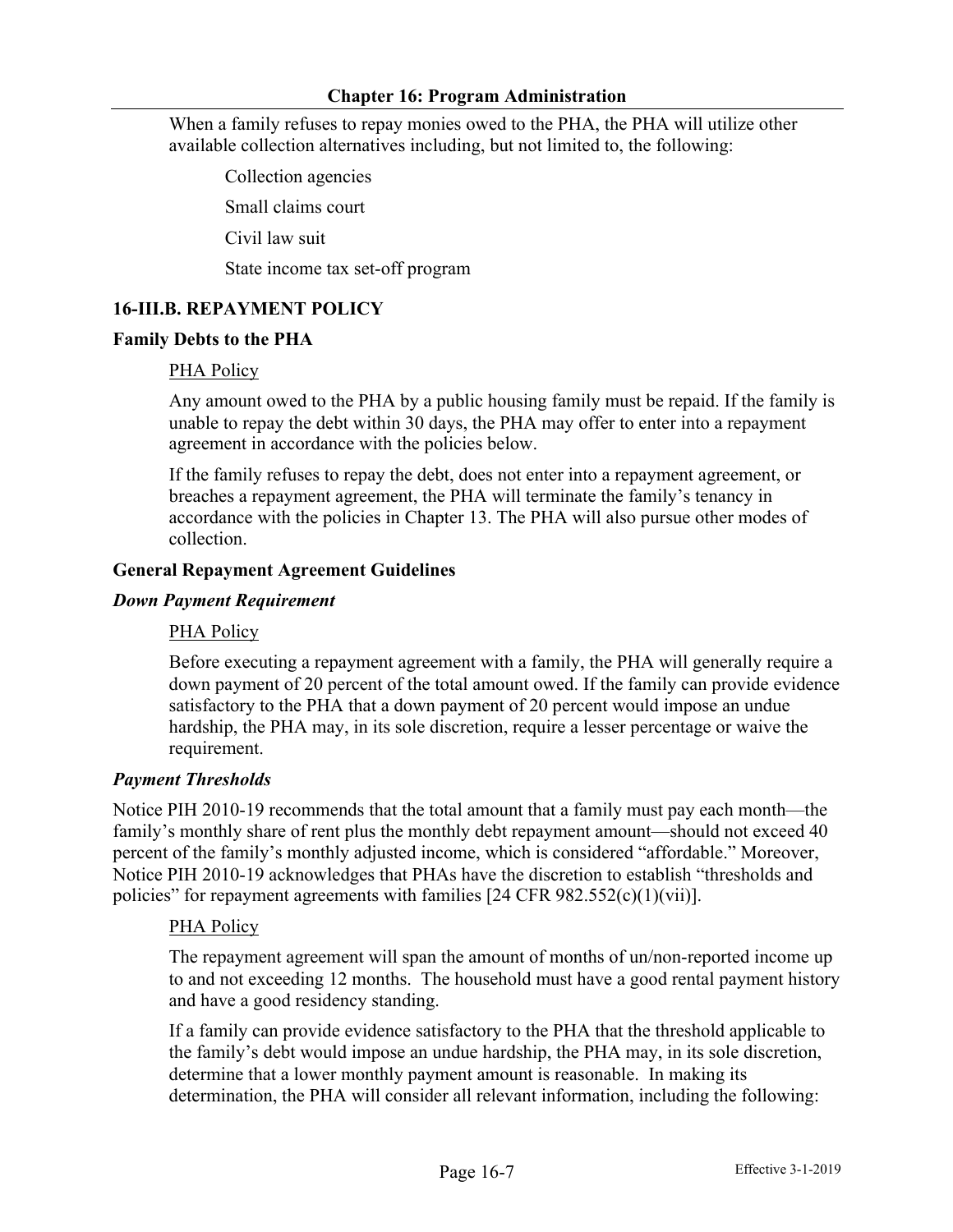- The amount owed by the family to the PHA
- The reason for the debt, including whether the debt was the result of family action/inaction or circumstances beyond the family's control
- The family's current and potential income and expenses
- The family's current tenant rent, as calculated under 24 CFR 960.253 (c)
- The family's history of meeting its financial responsibilities

# *Execution of the Agreement*

## PHA Policy

Any repayment agreement between the PHA and a family must be signed and dated by the PHA and by the head of household and spouse/co-head (if applicable).

## *Due Dates*

# PHA Policy

All payments are due by the close of business on the  $1<sup>st</sup>$  day of the month. If the  $1<sup>st</sup>$  does not fall on a business day, the due date is the close of business on the first business day after the 1st.

## *Late or Missed Payments*

# PHA Policy

If a payment is not received by the end of the business day on the date due, and prior approval for the missed payment has not been given by the PHA, the PHA will send the family a delinquency notice giving the family 14 days to make payment. If the payment is not received by the due date of the delinquency notice, it will be considered a breach of the agreement and the PHA will terminate tenancy in accordance with the policies in Chapter 13.

If a family receives three delinquency notices for unexcused late payments in a 12-month period, the repayment agreement will be considered in default, and the PHA will terminate tenancy in accordance with the policies in Chapter 13.

### *No Offer of Repayment Agreement*

# PHA Policy

The PHA generally will not enter into a repayment agreement with a family if there is already a repayment agreement in place with the family, or if the amount owed by the family exceeds the federal or state threshold for criminal prosecution.

### **Repayment Agreement Involving Maintenance Charges**

### PHA Policy

Families who have been assessed maintenance charges can, if eligible, request entering into a repayment agreement for such assessed charges in order to avoid late fee assessments and potential adverse actions. Repayment agreements cannot exceed the timeframes indicated below for the respective maintenance charges.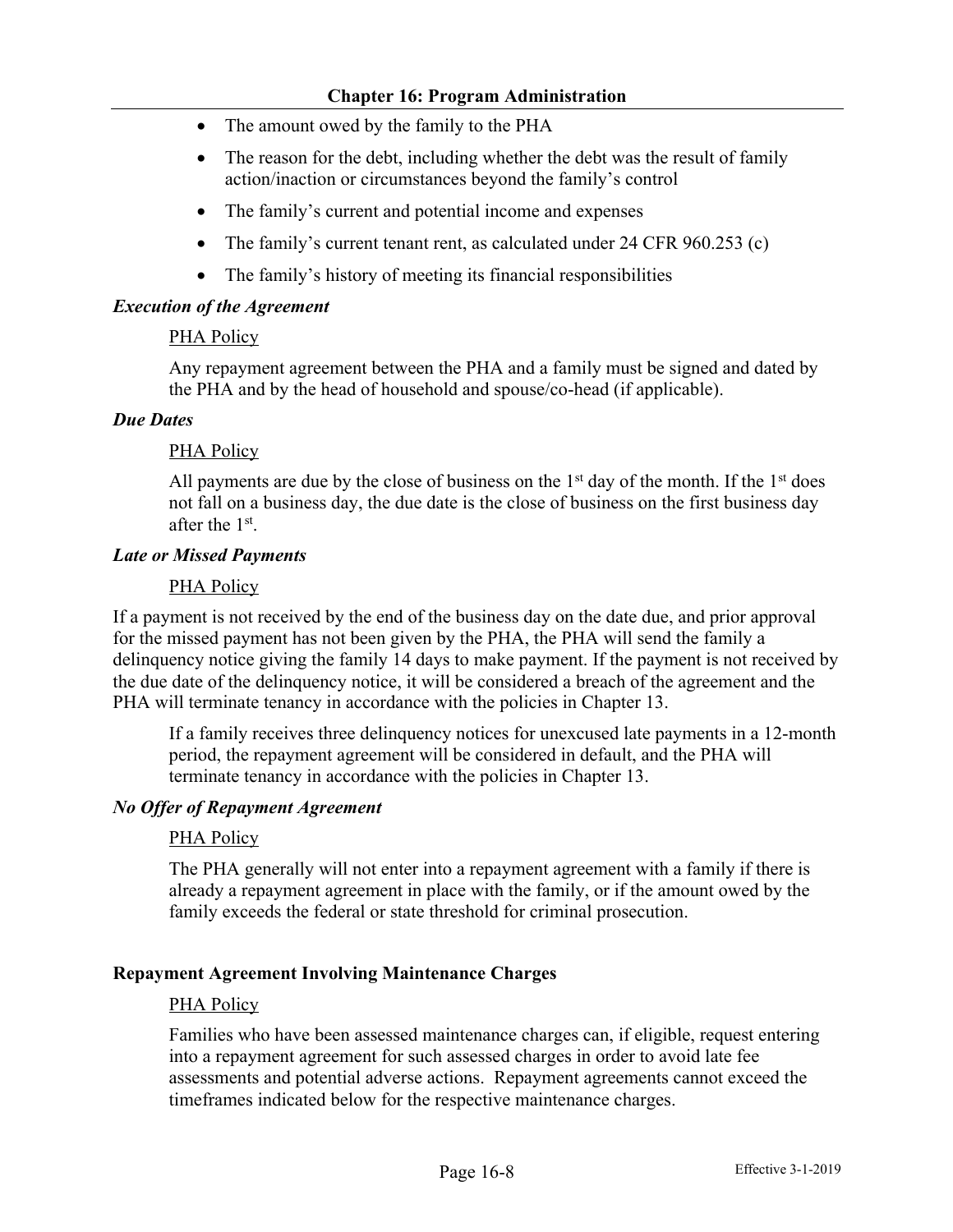| Under \$50      | No Repayment Available |
|-----------------|------------------------|
| $$51 - $150$    | No more than 3 months  |
| $$151 - $4,999$ | No more than 6 months  |

The maximum amount for which the PHA will enter into a repayment agreement is \$4,999.

# **Repayment Agreements Involving Improper Payments**

Notice PIH 2010-19 requires certain provisions to be included in any repayment agreement involving amounts owed by a family because it underreported or failed to report income:

- A reference to the items in the public housing lease that state the family's obligation to provide true and complete information at every reexamination and the grounds on which the PHA may terminate assistance because of a family's action or failure to act
- A statement clarifying that each month the family not only must pay to the PHA the monthly payment amount specified in the agreement but must also pay to the PHA the monthly tenant rent
- A statement that the terms of the repayment agreement may be renegotiated if the family's income decreases or increases
- A statement that late or missed payments constitute default of the repayment agreement and may result in termination of tenancy

# PART IV: PUBLIC HOUSING ASSESSMENT SYSTEM (PHAS)

# **16-IV.A. OVERVIEW**

The purpose of the Public Housing Assessment System (PHAS) is to improve the delivery of services in public housing and enhance trust in the public housing system among PHAs, public housing residents, HUD and the general public by providing a management tool for effectively and fairly measuring the performance of a public housing agency in essential housing operations.

# **16-IV.B. PHAS INDICATORS [24 CFR 902 Subparts A, B, C, D, and E]**

The table below lists each of the PHAS indicators, the points possible under each indicator, and a brief description of each indicator. A PHA's performance is based on a combination of all four indicators.

# **Indicator 1: Physical condition of the PHA's projects Maximum Score: 40**

- The objective of this indicator is to determine the level to which a PHA is maintaining its public housing in accordance with the standard of decent, safe, sanitary, and in good repair.
- To determine the physical condition of a PHA's projects, inspections are performed of the following five major areas of each public housing project: site, building exterior, building systems, dwelling units, and common areas. The inspections are performed by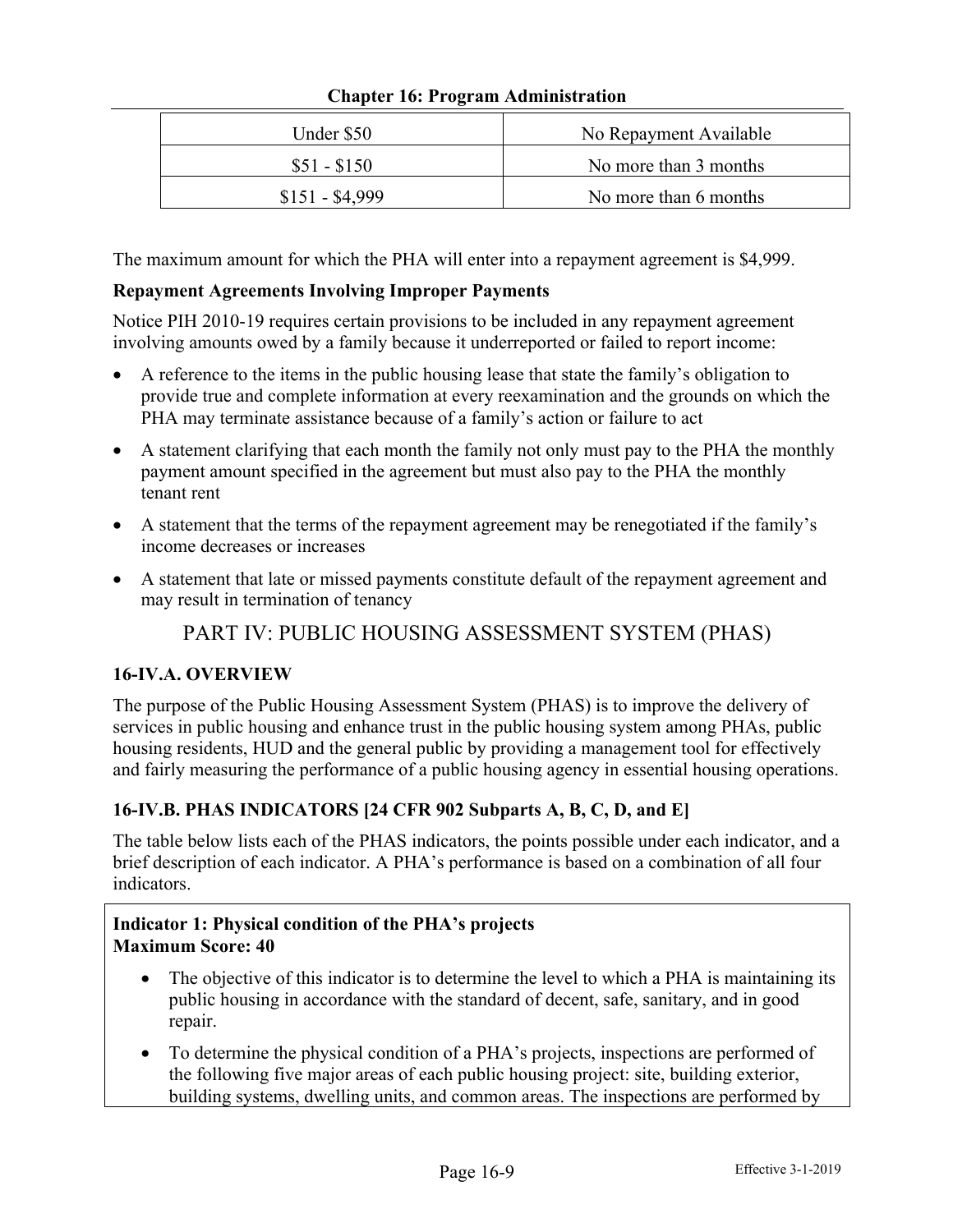an independent inspector arranged by HUD, and include a statistically valid sample of the units in each project in the PHA's public housing portfolio.

## **Indicator 2: Financial condition of the PHA's projects Maximum Score: 25**

- The objective of this indicator is to measure the financial condition of the PHA's public housing projects for the purpose of evaluating whether the PHA has sufficient financial resources and is capable of managing those financial resources effectively to support the provision of housing that is decent, safe, sanitary, and in good repair.
- A PHA's financial condition is determined by measuring each public housing project's performance in each of the following sub indicators: quick ratio, month's expendable net assets ratio, and debt service coverage ratio.

## **Indicator 3: Management operations of the PHA's projects Maximum Score: 25**

- The objective of this indicator is to measure certain key management operations and responsibilities of a PHA's projects for the purpose of assessing the PHA's management operations capabilities.
- Each project's management operations are assessed based on the following subindicators: occupancy, tenant accounts receivable, and accounts payable.
- An on-site management review may be conducted as a diagnostic and feedback tool for problem performance areas, and for compliance. Management reviews are not scored.

### **Indicator 4: Capital Fund Maximum Score: 10**

- The objective of this indicator is to measure how long it takes the PHA to obligate capital funds and to occupy units.
- The PHA's score for this indicator is measured at the PHA level and is based on the following sub indicators: timeliness of fund obligation and occupancy rate.

# **16-IV.C. PHAS SCORING [24 CFR 902 Subpart F]**

HUD's Real Estate Assessment Center (REAC) issues overall PHAS scores, which are based on the scores of the four PHAS indicators, and the sub indicators under each indicator. The PHA's indicator scores are based on a weighted average of the PHA's public housing projects' scores. PHAS scores translate into a designation for each PHA as high performing, standard, substandard, or troubled.

A high performer is a PHA that achieves an overall PHAS score of 90 or greater, and achieves a score of at least 60 percent of the points available under the physical, financial, and management indicators and at least 50 percent of the points available under the capital fund indicator.

A standard performer is a PHA that has an overall PHAS score between 60 and 89, and achieves a score of at least 60 percent of the points available under the physical, financial, and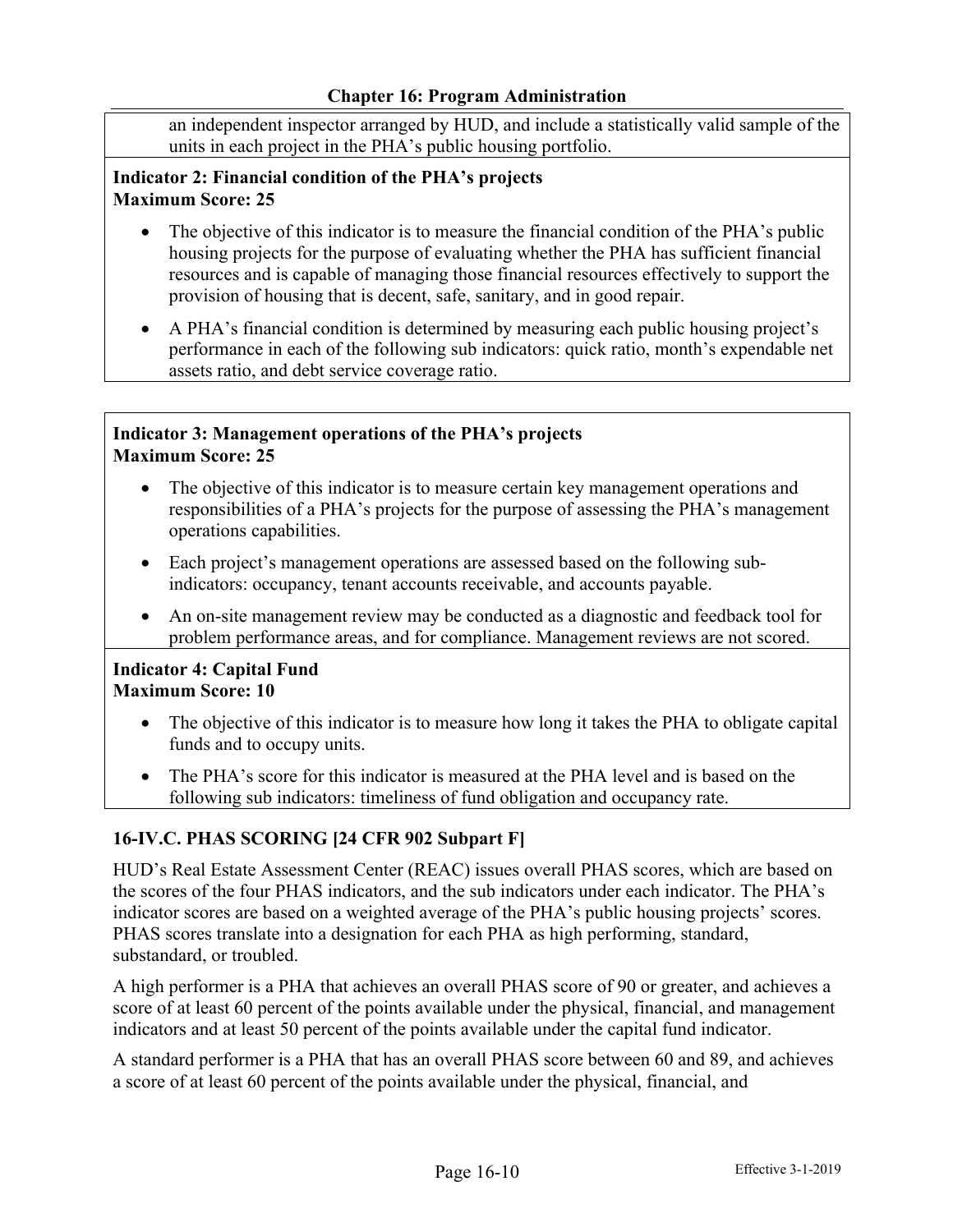management indicators and at least 50 percent of the points available under the capital fund indicator.

A substandard performer is a PHA that has an overall PHAS score of at least 60 percent and achieves a score of less than 60 percent under one or more of the physical, financial, or management indicators.

A troubled performer is a PHA that achieves an overall PHAS score of less than 60, or achieves less than 50 percent of the total points available under the capital fund indicator.

These designations can affect a PHA in several ways:

- High-performing PHAs are eligible for incentives including relief from specific HUD requirements and bonus points in funding competitions [24 CFR 902.71].
- PHAs that are standard performers may be required to submit and operate under a corrective action plan to eliminate deficiencies in the PHA's performance [24 CFR 902.73(a)(1)].
- PHAs that are substandard performers will be required to submit and operate under a corrective action plan to eliminate deficiencies in the PHA's performance [24 CFR 902.73(a)(2)].
- PHAs with an overall rating of "troubled" are subject to additional HUD oversight, and are required to enter into a memorandum of agreement (MOA) with HUD to improve PHA performance [24 CFR 902.75].
- PHAs that fail to execute or meet MOA requirements may be referred to the Assistant Secretary to determine remedial actions, including, but not limited to, remedies available for substantial default [24 CFR 902.75(g) and 24 CFR Part 907].

PHAs must post a notice of its final PHAS score and status in appropriate conspicuous and accessible locations in its offices within two weeks of receipt of its final score and designation [24 CFR 902.64(b)(2)].

# **PART V: RECORD KEEPING**

# **16-V.A. OVERVIEW**

The PHA must maintain complete and accurate accounts and other records for the program in accordance with HUD requirements, in a manner that permits a speedy and effective audit. All such records must be made available to HUD or the Comptroller General of the United States upon request.

In addition, the PHA must ensure that all applicant and participant files are maintained in a way that protects an individual's privacy rights.

# **16-V.B. RECORD RETENTION**

The PHA must keep the last three years of the Form HUD-50058 and supporting documentation during the term of each assisted lease, and for a period of at least three years from the end of participation (EOP) date [24 CFR 908.101].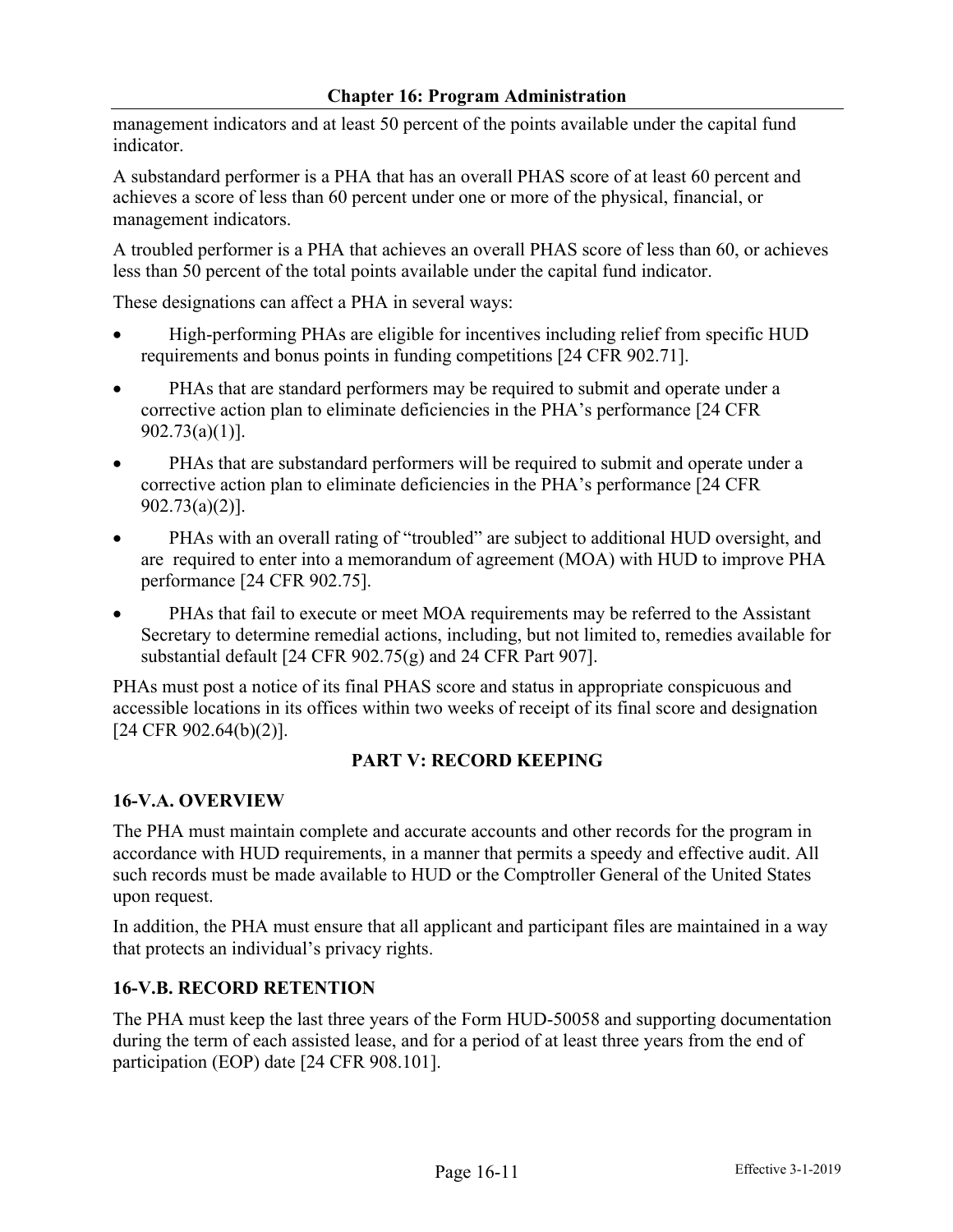Notice PIH 2014-20 requires the PHA to keep records of all complaints, investigations, notices, and corrective actions related to violations of the Fair Housing Act or the equal access final rule.

# PHA Policy

During the term of each public housing tenancy, and for at least four years thereafter, the PHA will keep all documents related to a family's eligibility, tenancy, and termination.

In addition, the PHA will keep the following records for at least four years:

An application from each ineligible family and notice that the applicant is not eligible

Lead-based paint records as required by 24 CFR 35, Subpart B

Documentation supporting the establishment of flat rents and the public housing maximum rent

Documentation supporting the establishment of utility allowances and surcharges

Documentation related to PHAS

Accounts and other records supporting PHA budget and financial statements for the program

Complaints, investigations, notices, and corrective actions related to violations of the Fair Housing Act or the equal access final rule

Other records as determined by the PHA or as required by HUD

If a hearing to establish a family's citizenship status is held, longer retention requirements apply for some types of documents. For specific requirements, see Section 14-II.A.

# **16-V.C. RECORDS MANAGEMENT**

PHAs must maintain applicant and participant files and information in accordance with the regulatory requirements described below.

# PHA Policy

All applicant and participant information will be kept in a secure location and access will be limited to authorized PHA staff.

PHA staff will not discuss personal family information unless there is a business reason to do so. Inappropriate discussion of family information or improper disclosure of family information by staff will result in disciplinary action.

# **Privacy Act Requirements [24 CFR 5.212 and Form-9886]**

The collection, maintenance, use, and dissemination of social security numbers (SSN), employer identification numbers (EIN), any information derived from these numbers, and income information of applicants and participants must be conducted, to the extent applicable, in compliance with the Privacy Act of 1974, and all other provisions of Federal, State, and local law.

Applicants and participants, including all adults in the household, are required to sign a consent form, HUD-9886, Authorization for Release of Information. This form incorporates the Federal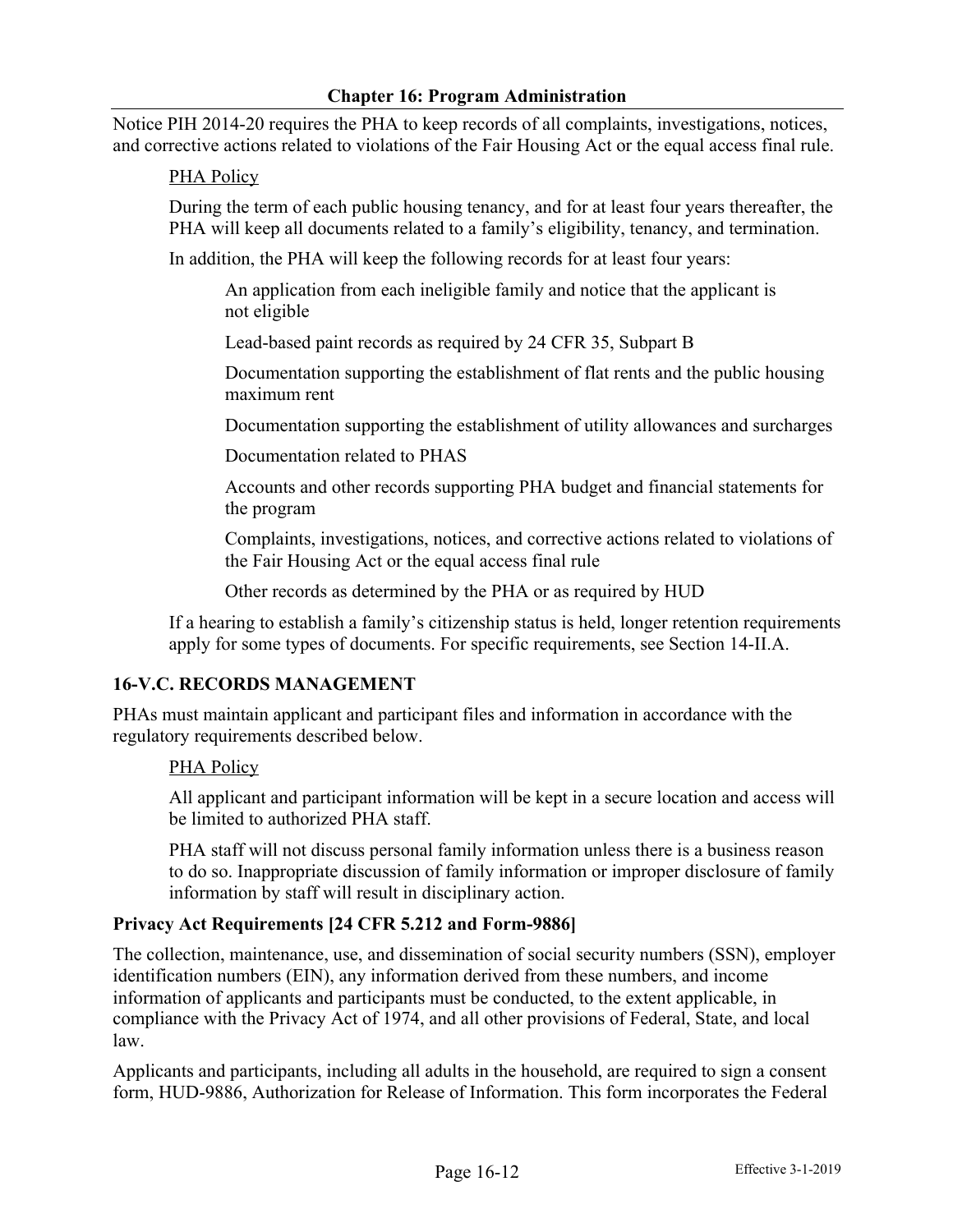Privacy Act Statement and describes how the information collected using the form may be used, and under what conditions HUD or the PHA may release the information collected.

# **Upfront Income Verification (UIV) Records**

PHAs that access UIV data through HUD's Enterprise Income Verification (EIV) system are required to adopt and follow specific security procedures to ensure that all EIV data is protected in accordance with federal laws, regardless of the media on which the data is recorded (e.g. electronic, paper). These requirements are contained in the HUD-issued document, *Enterprise Income Verification (EIV) System, Security Procedures for Upfront Income Verification (UIV) Data*.

# PHA Policy

Prior to utilizing HUD's EIV system, the PHA will adopt and implement EIV security procedures required by HUD.

# **Criminal Records**

The PHA may only disclose the criminal conviction records which the PHA receives from a law enforcement agency to officers or employees of the PHA, or to authorized representatives of the PHA who have a job-related need to have access to the information [24 CFR 5.903(e)].

The PHA must establish and implement a system of records management that ensures that any criminal record received by the PHA from a law enforcement agency is maintained confidentially, not misused or improperly disseminated, and destroyed, once the purpose for which the record was requested has been accomplished, including expiration of the period for filing a challenge to the PHA action without institution of a challenge or final disposition of any such litigation [24 CFR 5.903(g)].

The PHA must establish and implement a system of records management that ensures that any sex offender registration information received by the PHA from a State or local agency is maintained confidentially, not misused or improperly disseminated, and destroyed, once the purpose for which the record was requested has been accomplished, including expiration of the period for filing a challenge to the PHA action without institution of a challenge or final disposition of any such litigation. However, a record of the screening, including the type of screening and the date performed must be retained [Notice PIH 2012-28]. This requirement does not apply to information that is public information, or is obtained by a PHA other than under 24 CFR 5.905.

# **Medical/Disability Records**

PHAs are not permitted to inquire about the nature or extent of a person's disability. The PHA may not inquire about a person's diagnosis or details of treatment for a disability or medical condition. If the PHA receives a verification document that provides such information, the PHA should not place this information in the tenant file. The PHA should destroy the document.

# **Domestic Violence, Dating Violence, Sexual Assault, or Stalking Records**

For requirements and PHA policies related to management of documentation obtained from victims of domestic violence, dating violence, sexual assault, or stalking, see section 16-VII.E.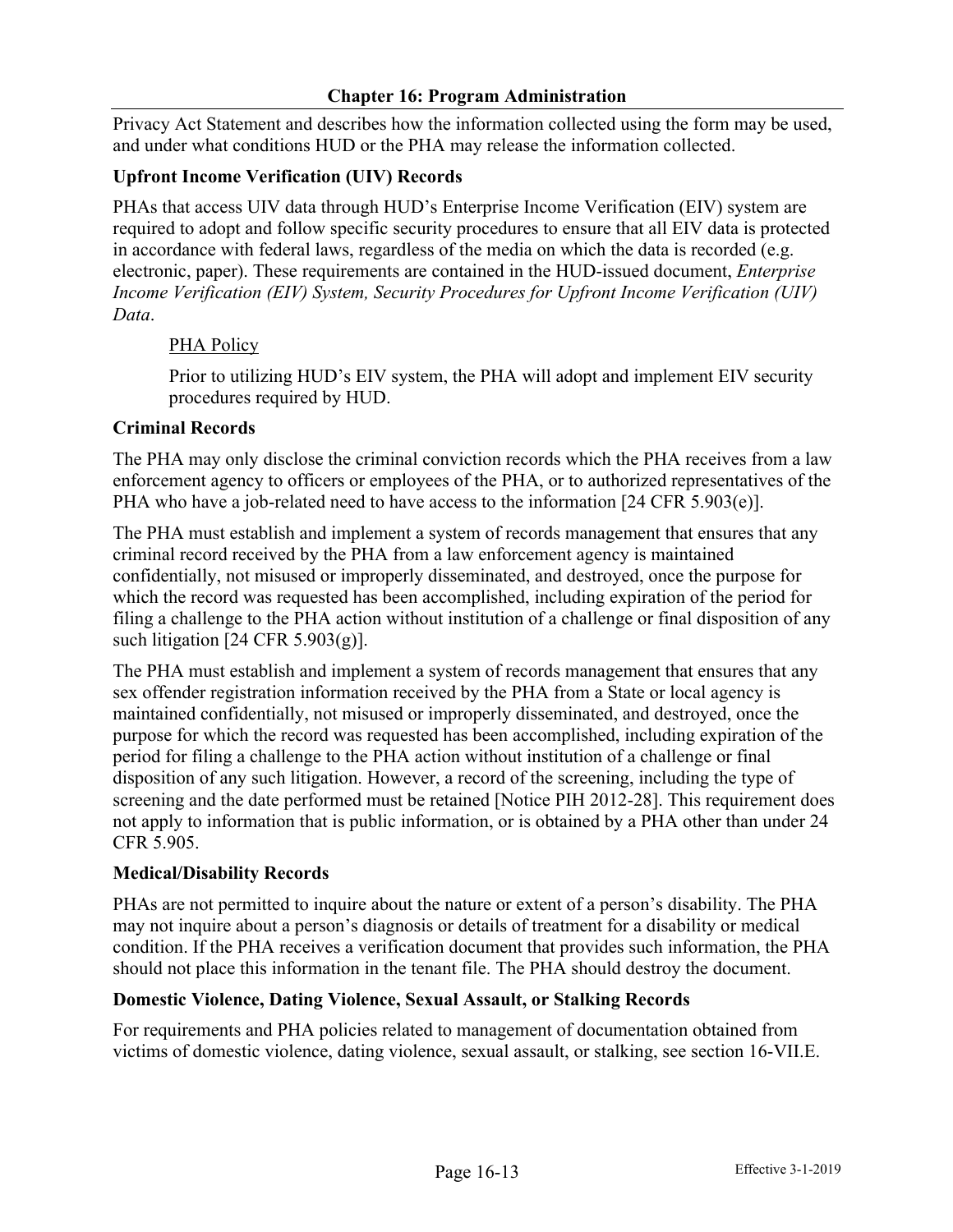# **PART VI: REPORTING REQUIREMENTS FOR CHILDREN WITH ENVIRONMENTAL INTERVENTION BLOOD LEAD LEVEL**

## **16-VI.A. REPORTING REQUIREMENTS [24 CFR 35.1130(e)]**

The PHA has certain responsibilities relative to children with environmental intervention blood lead levels that are living in public housing.

The PHA must report the name and address of a child identified as having an environmental intervention blood lead level to the public health department within 5 business days of being so notified by any other medical health care professional. The PHA must also report each known case of a child with an environmental intervention blood lead level to the HUD field office.

### PHA Policy

The PHA will provide the public health department written notice of the name and address of any child identified as having an environmental intervention blood lead level.

The PHA will provide written notice of each known case of a child with an environmental intervention blood level to the HUD field office within 5 business days of receiving the information.

# **PART VII: VIOLENCE AGAINST WOMEN ACT (VAWA): NOTIFICATION, DOCUMENTATION, AND CONFIDENTIALITY**

## **16-VII.A. OVERVIEW**

The Violence against Women Act of 2013 (VAWA) provides special protections for victims of domestic violence, dating violence, sexual assault, and stalking who are applying for or receiving assistance under the public housing program. If your state or local laws provide greater protection for such victims, those laws take precedence over VAWA.

In addition to definitions of key terms used in VAWA, this part contains general VAWA requirements and PHA policies in three areas: notification, documentation, and confidentiality. Specific VAWA requirements and PHA policies are located in Chapter 3, "Eligibility" (sections 3-I.C and 3-III.F); Chapter 5, "Occupancy Standards and Unit Offers" (section 5-II.D); Chapter 8, "Leasing and Inspections" (section 8-I.B); Chapter 12, "Transfer Policy" (sections 12-III.C, 12-III.F, and 12-IV.D); and Chapter 13, "Lease Terminations" (sections 13-III.F and 13-IV.D).

# **16-VII.B. DEFINITIONS [24 CFR 5.2003]**

As used in VAWA:

- The term *affiliated individual* means, with respect to a person:
	- A spouse, parent, brother or sister, or child of that individual, or an individual to whom that individual stands in the position or place of a parent; or
	- Any individual, tenant or lawful occupant living in the household of that individual.
- The term *bifurcate* means, with respect to a public housing or Section 8 lease, to divide a lease as a matter of law such that certain tenants can be evicted or removed while the remaining family members' lease and occupancy rights are allowed to remain intact.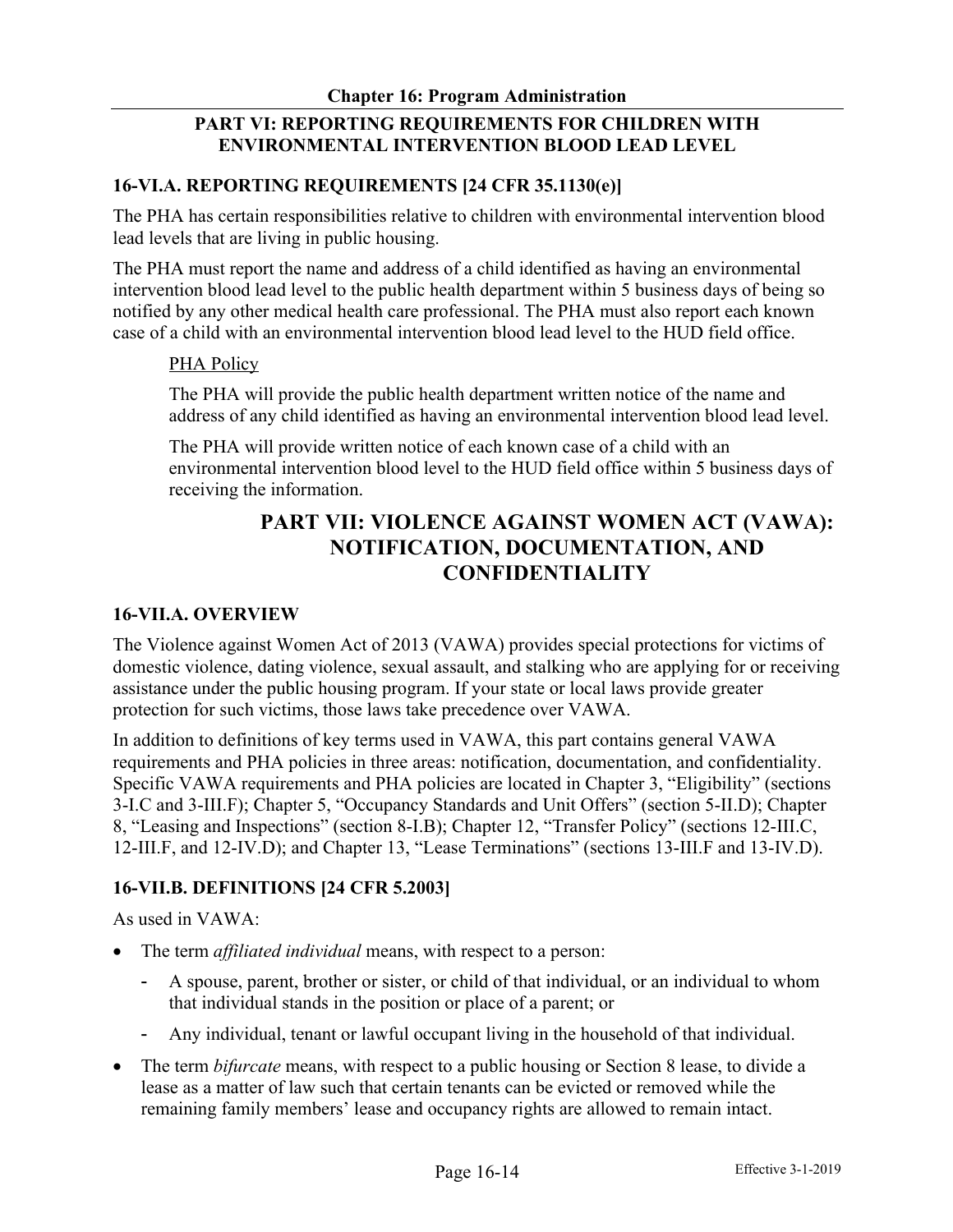- The term *dating violence* means violence committed by a person who is or has been in a social relationship of a romantic or intimate nature with the victim; and where the existence of such a relationship shall be determined based on a consideration of the following factors:
	- The length of the relationship
	- The type of relationship
	- The frequency of interaction between the persons involved in the relationship
- The term *domestic violence* includes felony or misdemeanor crimes of violence committed by a current or former spouse of the victim, by a person with whom the victim shares a child in common, by a person who is cohabitating with or has cohabitated with the victim as a spouse, by a person similarly situated to a spouse of the victim under the domestic or family violence laws of the jurisdiction receiving grant monies, or by any other person against an adult or youth victim who is protected from that person's acts under the domestic or family violence laws of the jurisdiction.
- The term *sexual assault* means:
	- Any nonconsensual sexual act proscribed by Federal, tribal, or State law, including when the victim lacks the capacity to consent
- The term *stalking* means:
	- To follow, pursue, or repeatedly commit acts with the intent to kill, injure, harass, or intimidate; or
	- To place under surveillance with the intent to kill, injure, harass, or intimidate another person; and
	- In the course of, or as a result of, such following, pursuit, surveillance, or repeatedly committed acts, to place a person in reasonable fear of the death of, or serious bodily injury to, or to cause substantial emotional harm to  $(1)$  that person,  $(2)$  a member of the immediate family of that person, or (3) the spouse or intimate partner of that person.

# **16-VII.C. NOTIFICATION [24 CFR 5.2005(a)]**

### **Notification to Public**

The PHA adopts the following policy to help ensure that all actual and potential beneficiaries of its public housing program are aware of their rights under VAWA.

### PHA Policy

The PHA will post the following information regarding VAWA in its offices and on its Web site. It will also make the information readily available to anyone who requests it.

A summary of the rights and protections provided by VAWA to public housing applicants and residents who are or have been victims of domestic violence, dating violence, or stalking (see sample notice in Exhibit 16-1)

The definitions of *domestic violence*, *dating violence*, *sexual assault,* and *stalking* provided in VAWA (included in Exhibit 16-1)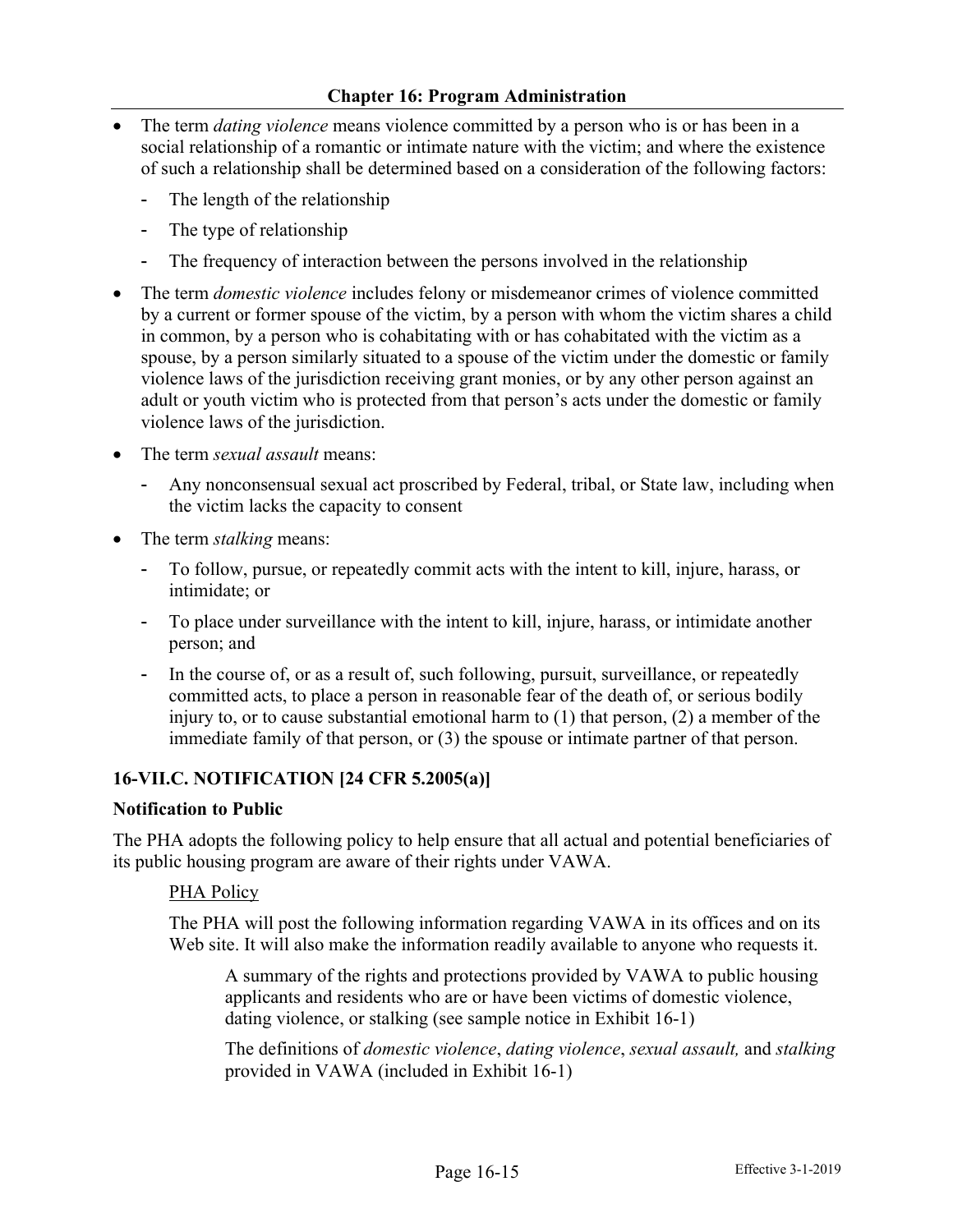An explanation of the documentation that the PHA may require from an individual who claims the protections provided by VAWA (included in Exhibit 16-1)

A copy of form HUD-50066, Certification of Domestic Violence, Dating Violence, Sexual Assault, or Stalking

A statement of the PHA's obligation to keep confidential any information that it receives from a victim unless (a) the PHA has the victim's written permission to release the information, (b) it needs to use the information in an eviction proceeding, or (c) it is compelled by law to release the information (included in Exhibit 16-1)

The National Domestic Violence Hot Line: 1-800-799-SAFE (7233) or 1-800- 787-3224 (TTY) (included in Exhibit 16-1)

Contact information for local victim advocacy groups or service providers

# **Notification to Applicants and Tenants [24 CFR 5.2005(a)(1)]**

PHAs are required to inform public housing applicants and tenants of their rights under VAWA, including their right to confidentiality and the limits thereof, when they are denied assistance, when they are admitted to the program, and when they are notified of an eviction or termination of housing benefits.

### PHA Policy

The PHA will provide all applicants with information about VAWA at the time they request an application for housing assistance. The PHA will also include such information in all notices of denial of assistance (see section 3-III.F).

The PHA will provide all tenants with information about VAWA at the time of admission (see section 8-I.B) and at annual reexamination. The PHA will also include such information in all lease termination notices (see section 13-IV.D).

The VAWA information provided to applicants and tenants will consist of the notice in Exhibit 16-1 and a copy of form HUD-50066, Certification of Domestic Violence, Dating Violence, Sexual Assault, and Stalking.

The PHA is not limited to providing VAWA information at the times specified in the above policy. If the PHA decides to provide VAWA information to a tenant following an incident of domestic violence, Notice PIH 2006-42 cautions against sending the information by mail, since the abuser may be monitoring the mail. The notice recommends that in such cases the PHA make alternative delivery arrangements that will not put the victim at risk.

### PHA Policy

Whenever the PHA has reason to suspect that providing information about VAWA to a public housing tenant might place a victim of domestic violence at risk, it will attempt to deliver the information by hand directly to the victim.

# **16-VII.D. DOCUMENTATION [24 CFR 5.2007]**

A PHA presented with a claim for initial or continued assistance based on status as a victim of domestic violence, dating violence, sexual assault, or stalking, or criminal activity related to any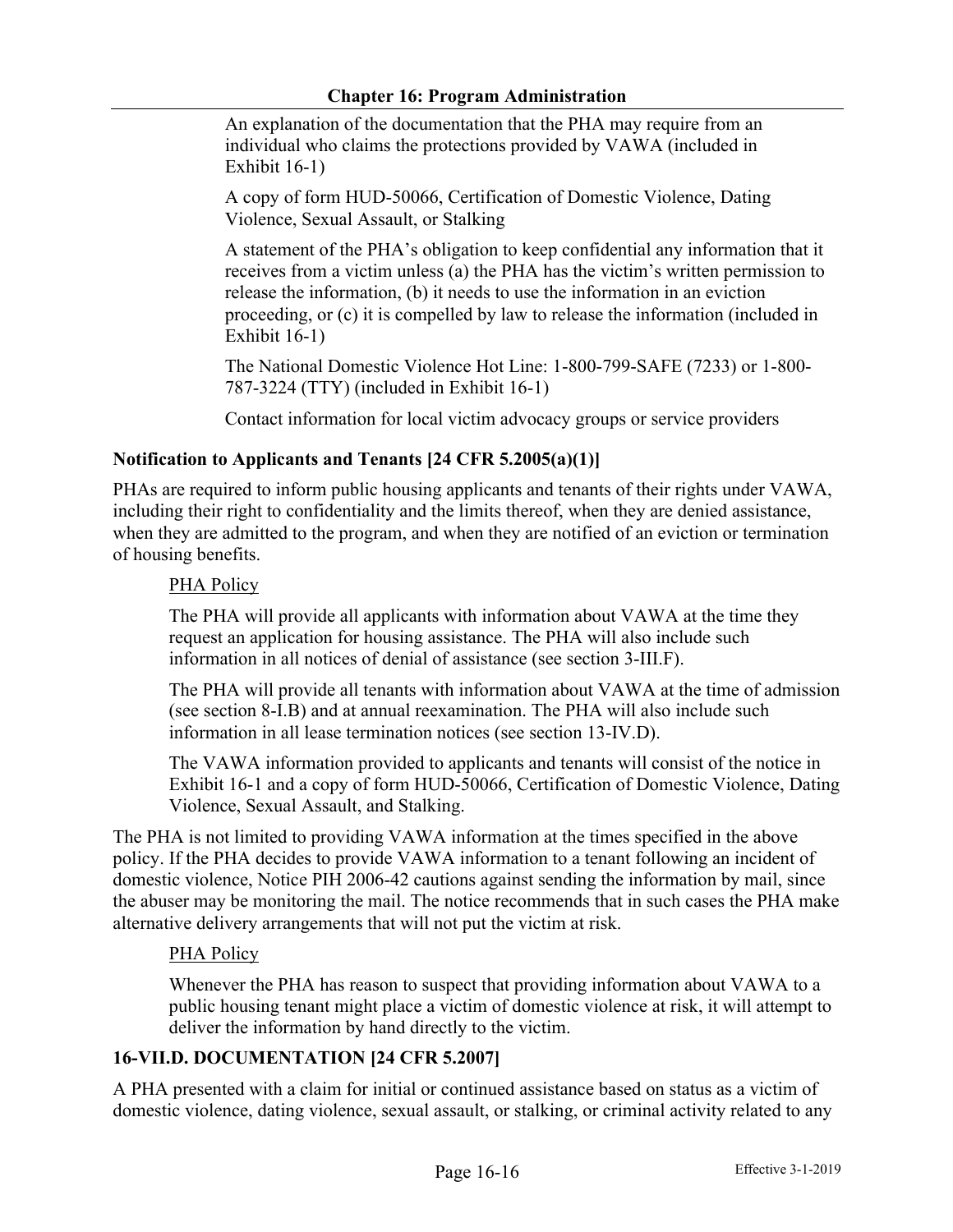of these forms of abuse may—but is not required to—request that the individual making the claim document the abuse. Any request for documentation must be in writing, and the individual must be allowed at least 14 business days after receipt of the request to submit the documentation. The PHA may extend this time period at its discretion. [24 CFR 5.2007(a)]

The individual may satisfy the PHA's request by providing any one of the following three forms of documentation [24 CFR 5.2007(b)]:

- (1) A completed and signed HUD-approved certification form (HUD-50066, Certification of Domestic Violence, Dating Violence, Sexual Assault, or Stalking), which must include the name of the perpetrator only if the name of the perpetrator is safe to provide and is known to the victim
- (2) A federal, state, tribal, territorial, or local police report or court record
- (3) Documentation signed by a person who has assisted the victim in addressing domestic violence, dating violence, sexual assault, or stalking, or the effects of such abuse. This person may be an employee, agent, or volunteer of a victim service provider; an attorney; or a medical professional. Acceptable documentation also includes a record of an administrative agency, and documentation from a mental health professional. The person signing the documentation must attest under penalty of perjury to the person's belief that the incidents in question are bona fide incidents of abuse. The victim must also sign the documentation.

The PHA may not require third-party documentation (forms 2 and 3) in addition to certification (form 1), except as specified below under "Conflicting Documentation," nor may it require certification in addition to third-party documentation [VAWA final rule].

# PHA Policy

Any request for documentation of domestic violence, dating violence, sexual assault, or stalking will specify a deadline of 14 business days following receipt of the request, will describe the three forms of acceptable documentation, will provide explicit instructions on where and to whom the documentation must be submitted, and will state the consequences for failure to submit the documentation or request an extension in writing by the deadline.

The PHA may, in its discretion, extend the deadline for 10 business days. Any extension granted by the PHA will be in writing.

# **Conflicting Documentation [24 CFR 5.2007(e)]**

In cases where the PHA receives conflicting certification documents from two or more members of a household, each claiming to be a victim and naming one or more of the other petitioning household members as the perpetrator, the PHA may determine which is the true victim by requiring each to provide acceptable third-party documentation, as described above (forms 2 and 3). The PHA must honor any court orders issued to protect the victim or to address the distribution of property.

# PHA Policy

If presented with conflicting certification documents (two or more forms HUD-50066) from members of the same household, the PHA will attempt to determine which is the true victim by requiring each of them to provide third-party documentation in accordance